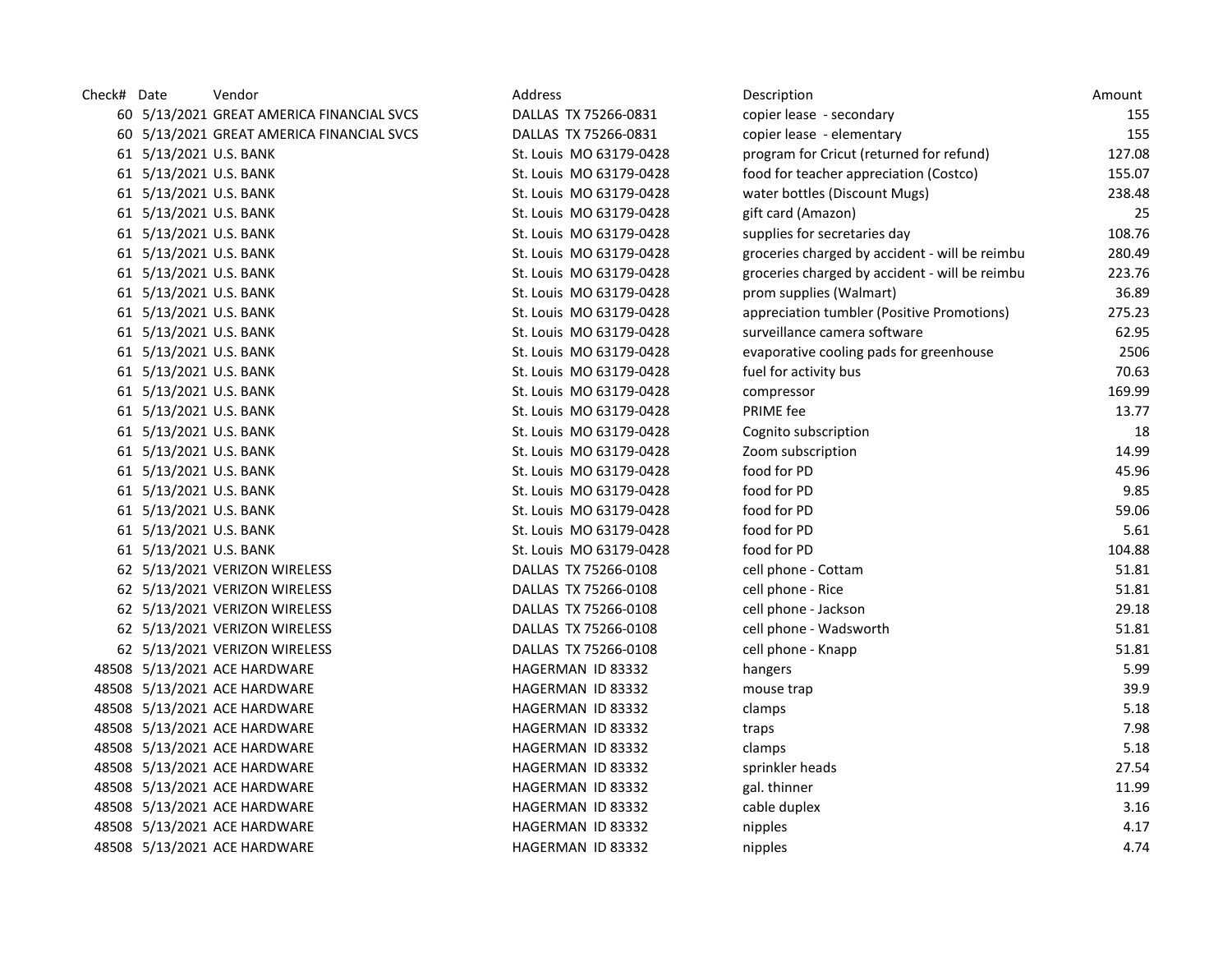| 48508 5/13/2021 ACE HARDWARE | HAGERMAN ID 83332 | nipples              | 3.96  |
|------------------------------|-------------------|----------------------|-------|
| 48508 5/13/2021 ACE HARDWARE | HAGERMAN ID 83332 | nipples              | 3.57  |
| 48508 5/13/2021 ACE HARDWARE | HAGERMAN ID 83332 | couplers             | 9.54  |
| 48508 5/13/2021 ACE HARDWARE | HAGERMAN ID 83332 | 1x3/4 bell coupler   | 8.58  |
| 48508 5/13/2021 ACE HARDWARE | HAGERMAN ID 83332 | sprinkler            | 25.98 |
| 48508 5/13/2021 ACE HARDWARE | HAGERMAN ID 83332 | cable clamp          | 5.18  |
| 48508 5/13/2021 ACE HARDWARE | HAGERMAN ID 83332 | $1/2x1/2$ poly tee   | 7.45  |
| 48508 5/13/2021 ACE HARDWARE | HAGERMAN ID 83332 | 1/2 x 1/2 90 degree  | 7.77  |
| 48508 5/13/2021 ACE HARDWARE | HAGERMAN ID 83332 | sprinkler            | 25.98 |
| 48508 5/13/2021 ACE HARDWARE | HAGERMAN ID 83332 | sprinkler            | 10.77 |
| 48508 5/13/2021 ACE HARDWARE | HAGERMAN ID 83332 | sprinkler            | 4.59  |
| 48508 5/13/2021 ACE HARDWARE | HAGERMAN ID 83332 | valve                | 26.99 |
| 48508 5/13/2021 ACE HARDWARE | HAGERMAN ID 83332 | sprinkler            | 95.96 |
| 48508 5/13/2021 ACE HARDWARE | HAGERMAN ID 83332 | back water valve     | 77.94 |
| 48508 5/13/2021 ACE HARDWARE | HAGERMAN ID 83332 | gasket material      | 6.29  |
| 48508 5/13/2021 ACE HARDWARE | HAGERMAN ID 83332 | keys                 | 4.78  |
| 48508 5/13/2021 ACE HARDWARE | HAGERMAN ID 83332 | $1/2$ " valve        | 23.94 |
| 48508 5/13/2021 ACE HARDWARE | HAGERMAN ID 83332 | 1" valve             | 17.18 |
| 48508 5/13/2021 ACE HARDWARE | HAGERMAN ID 83332 | cable duplex         | 2.98  |
| 48508 5/13/2021 ACE HARDWARE | HAGERMAN ID 83332 | photo cell           | 15.99 |
| 48508 5/13/2021 ACE HARDWARE | HAGERMAN ID 83332 | exhaust fan          | 19.99 |
| 48508 5/13/2021 ACE HARDWARE | HAGERMAN ID 83332 | picture hanger       | 4.59  |
| 48508 5/13/2021 ACE HARDWARE | HAGERMAN ID 83332 | picture hanger       | 2.39  |
| 48508 5/13/2021 ACE HARDWARE | HAGERMAN ID 83332 | keys                 | 7.17  |
| 48508 5/13/2021 ACE HARDWARE | HAGERMAN ID 83332 | faucet               | 44.99 |
| 48508 5/13/2021 ACE HARDWARE | HAGERMAN ID 83332 | oil                  | 10.58 |
| 48508 5/13/2021 ACE HARDWARE | HAGERMAN ID 83332 | roller handle        | 2.39  |
| 48508 5/13/2021 ACE HARDWARE | HAGERMAN ID 83332 | curtain rod          | 11.99 |
| 48508 5/13/2021 ACE HARDWARE | HAGERMAN ID 83332 | brushes              | 17.97 |
| 48508 5/13/2021 ACE HARDWARE | HAGERMAN ID 83332 | ga. semi-gloss paint | 31.99 |
| 48508 5/13/2021 ACE HARDWARE | HAGERMAN ID 83332 | shelf bracket        | 15.98 |
| 48508 5/13/2021 ACE HARDWARE | HAGERMAN ID 83332 | light control        | 16.99 |
| 48508 5/13/2021 ACE HARDWARE | HAGERMAN ID 83332 | bulb                 | 5.99  |
| 48508 5/13/2021 ACE HARDWARE | HAGERMAN ID 83332 | door stop            | 17.18 |
| 48508 5/13/2021 ACE HARDWARE | HAGERMAN ID 83332 | hook                 | 2.29  |
| 48508 5/13/2021 ACE HARDWARE | HAGERMAN ID 83332 | hinges               | 3.99  |
| 48508 5/13/2021 ACE HARDWARE | HAGERMAN ID 83332 | screws               | 4.78  |
| 48508 5/13/2021 ACE HARDWARE | HAGERMAN ID 83332 | 1/2 lead nail        | 5.96  |
| 48508 5/13/2021 ACE HARDWARE | HAGERMAN ID 83332 | 5/16x4" lag screws   | 3.4   |
|                              |                   |                      |       |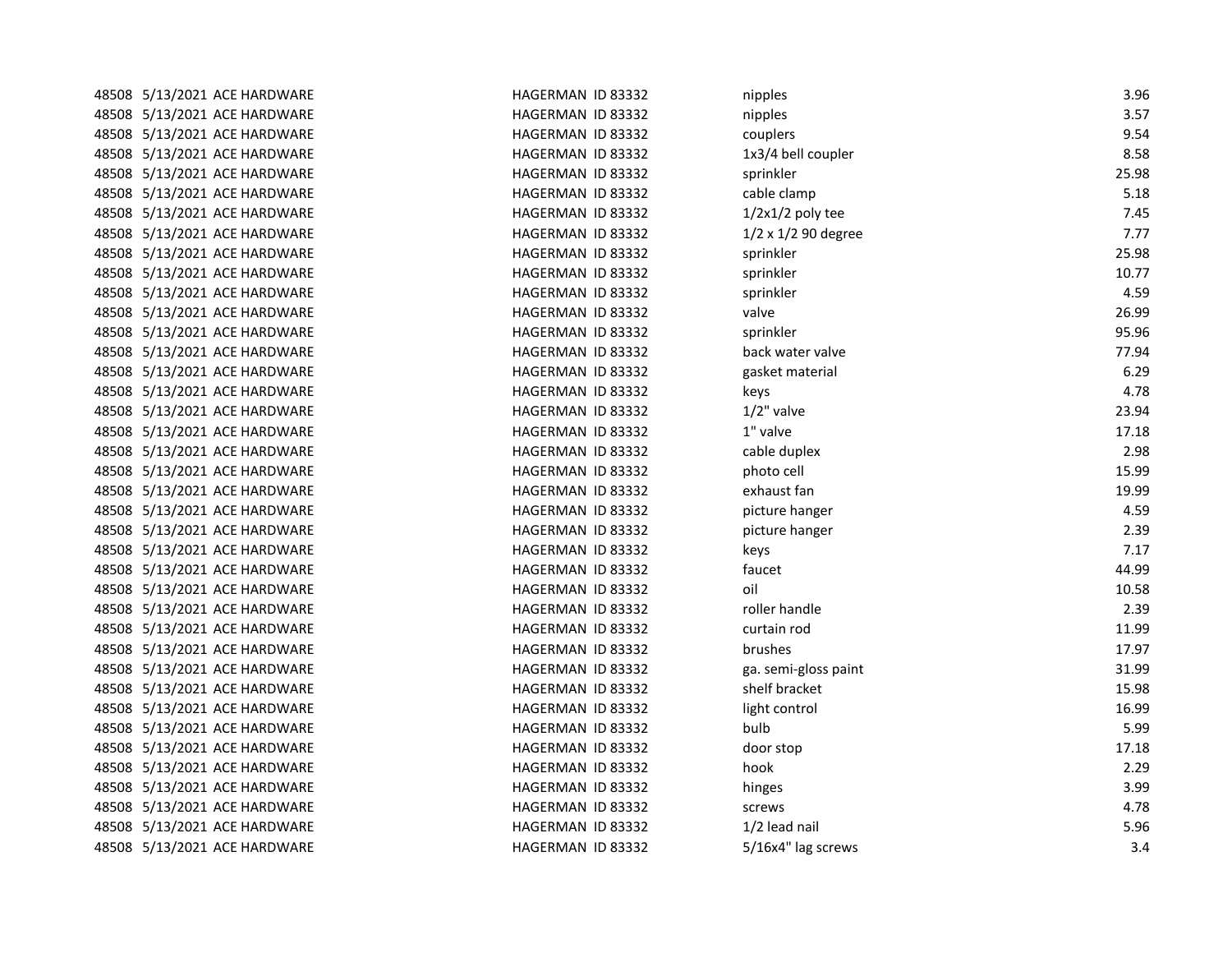| 48508 5/13/2021 ACE HARDWARE            | HAGERMAN ID 83332      | $3/16"$ chain                            | 5.78    |
|-----------------------------------------|------------------------|------------------------------------------|---------|
| 48508 5/13/2021 ACE HARDWARE            | HAGERMAN ID 83332      | eye bolts                                | 4.78    |
| 48508 5/13/2021 ACE HARDWARE            | HAGERMAN ID 83332      | mouse traps                              | 11.97   |
| 48508 5/13/2021 ACE HARDWARE            | HAGERMAN ID 83332      | ga. paint thinner                        | 11.99   |
| 48508 5/13/2021 ACE HARDWARE            | HAGERMAN ID 83332      | pkg. screws                              | 9.99    |
| 48508 5/13/2021 ACE HARDWARE            | HAGERMAN ID 83332      | duck tape                                | 5.58    |
| 48508 5/13/2021 ACE HARDWARE            | HAGERMAN ID 83332      | spray paint                              | 7.98    |
| 48509 5/13/2021 ADVANCED THERAPY CARE   | MOUNTAIN HOME ID 83647 | speech therapy services April            | 4351.25 |
| 48510 5/13/2021 AMAZON CAPITAL SERVICES | SEATTLE WA 981245184   | pk. 1 port wall plate                    | 13.98   |
| 48510 5/13/2021 AMAZON CAPITAL SERVICES | SEATTLE WA 981245184   | Dr. Seuss phonics bulletin board set     | 17.99   |
| 48510 5/13/2021 AMAZON CAPITAL SERVICES | SEATTLE WA 981245184   | permanent markers Sharpie black fine pt. | 20.28   |
| 48510 5/13/2021 AMAZON CAPITAL SERVICES | SEATTLE WA 981245184   | pk. headphones                           | 179.98  |
| 48510 5/13/2021 AMAZON CAPITAL SERVICES | SEATTLE WA 981245184   | pk. rubber bands assorted                | 5.99    |
| 48510 5/13/2021 AMAZON CAPITAL SERVICES | SEATTLE WA 981245184   | staples standard                         | 8.97    |
| 48510 5/13/2021 AMAZON CAPITAL SERVICES | SEATTLE WA 981245184   | paper clips smooth                       | 9.2     |
| 48510 5/13/2021 AMAZON CAPITAL SERVICES | SEATTLE WA 981245184   | can opener                               | 13.99   |
| 48510 5/13/2021 AMAZON CAPITAL SERVICES | SEATTLE WA 981245184   | dz. gel pens Pilot black                 | 13.79   |
| 48510 5/13/2021 AMAZON CAPITAL SERVICES | SEATTLE WA 981245184   | bx. hanging file folders assorted        | 23.98   |
| 48510 5/13/2021 AMAZON CAPITAL SERVICES | SEATTLE WA 981245184   | ink cartridge                            | 37.18   |
| 48510 5/13/2021 AMAZON CAPITAL SERVICES | SEATTLE WA 981245184   | desktop sorter                           | 97.98   |
| 48510 5/13/2021 AMAZON CAPITAL SERVICES | SEATTLE WA 981245184   | Everyone Belongs kindergarten book       | 12.99   |
| 48510 5/13/2021 AMAZON CAPITAL SERVICES | SEATTLE WA 981245184   | pk. pink erasers                         | 24.99   |
| 48510 5/13/2021 AMAZON CAPITAL SERVICES | SEATTLE WA 981245184   | razor blade scraping tool                | 17.62   |
| 48510 5/13/2021 AMAZON CAPITAL SERVICES | SEATTLE WA 981245184   | white magazine holder                    | 7.93    |
| 48510 5/13/2021 AMAZON CAPITAL SERVICES | SEATTLE WA 981245184   | cordless hot glue gun                    | 23.99   |
| 48510 5/13/2021 AMAZON CAPITAL SERVICES | SEATTLE WA 981245184   | Avery address labels                     | 21.99   |
| 48510 5/13/2021 AMAZON CAPITAL SERVICES | SEATTLE WA 981245184   | 9" disposable plates                     | 17.99   |
| 48510 5/13/2021 AMAZON CAPITAL SERVICES | SEATTLE WA 981245184   | pk. 1" D ring view binder                | 12.99   |
| 48510 5/13/2021 AMAZON CAPITAL SERVICES | SEATTLE WA 981245184   | pk. index cards                          | 10.98   |
| 48510 5/13/2021 AMAZON CAPITAL SERVICES | SEATTLE WA 981245184   | LED flashlight                           | 19.98   |
| 48510 5/13/2021 AMAZON CAPITAL SERVICES | SEATTLE WA 981245184   | wood look adhesive wall paper            | 45.98   |
| 48510 5/13/2021 AMAZON CAPITAL SERVICES | SEATTLE WA 981245184   | Expo dry erase markers                   | 22.77   |
| 48510 5/13/2021 AMAZON CAPITAL SERVICES | SEATTLE WA 981245184   | facial tissues                           | 25.63   |
| 48510 5/13/2021 AMAZON CAPITAL SERVICES | SEATTLE WA 981245184   | rm. cardstock                            | 35.94   |
| 48510 5/13/2021 AMAZON CAPITAL SERVICES | SEATTLE WA 981245184   | pkg. laminating film rolls               | 42.22   |
| 48510 5/13/2021 AMAZON CAPITAL SERVICES | SEATTLE WA 981245184   | acrylic paint 1/2 gal. burnt umber       | 18.65   |
| 48510 5/13/2021 AMAZON CAPITAL SERVICES | SEATTLE WA 981245184   | kit hot glue gun with sticks             | 24.58   |
| 48510 5/13/2021 AMAZON CAPITAL SERVICES | SEATTLE WA 981245184   | pkg. transparent tape                    | 12.24   |
| 48510 5/13/2021 AMAZON CAPITAL SERVICES | SEATTLE WA 981245184   | pkg. packing tape refills                | 17      |

| HAGERMAN ID 83332      | 3/             |
|------------------------|----------------|
| HAGERMAN ID 83332      | ey             |
| HAGERMAN ID 83332      | m              |
| HAGERMAN ID 83332      | ga             |
| HAGERMAN ID 83332      | pk             |
| HAGERMAN ID 83332      | dı             |
| HAGERMAN ID 83332      | sp             |
| MOUNTAIN HOME ID 83647 | sp             |
| SEATTLE WA 981245184   | pk             |
| SEATTLE WA 981245184   | Dr             |
| SEATTLE WA 981245184   | pe             |
| SEATTLE WA 981245184   | pk             |
| SEATTLE WA 981245184   | pk             |
| SEATTLE WA 981245184   | sti            |
| SEATTLE WA 981245184   | pa             |
| SEATTLE WA 981245184   | ca             |
| SEATTLE WA 981245184   | dz             |
| SEATTLE WA 981245184   | bx             |
| SEATTLE WA 981245184   | in             |
| SEATTLE WA 981245184   | de             |
| SEATTLE WA 981245184   | Ev             |
| SEATTLE WA 981245184   | pk             |
| SEATTLE WA 981245184   | ra             |
| SEATTLE WA 981245184   | wl             |
| SEATTLE WA 981245184   | co             |
| SEATTLE WA 981245184   | Α١             |
| SEATTLE WA 981245184   | 9"             |
| SEATTLE WA 981245184   | pk             |
| SEATTLE WA 981245184   | pk             |
| SEATTLE WA 981245184   | LE             |
| SEATTLE WA 981245184   | W <sub>(</sub> |
| SEATTLE WA 981245184   | Ex             |
| SEATTLE WA 981245184   | fa             |
| SEATTLE WA 981245184   | rn             |
| SEATTLE WA 981245184   | pk             |
| SEATTLE WA 981245184   | ac             |
| SEATTLE WA 981245184   | kit            |
| SEATTLE WA 981245184   | pk             |
| SEATTLE WA 981245184   | pk             |
|                        |                |

| 48508 5/13/2021 ACE HARDWARE            | HAGERMAN ID 83332      | $3/16"$ chain                            | 5.78    |
|-----------------------------------------|------------------------|------------------------------------------|---------|
| 48508 5/13/2021 ACE HARDWARE            | HAGERMAN ID 83332      | eye bolts                                | 4.78    |
| 48508 5/13/2021 ACE HARDWARE            | HAGERMAN ID 83332      | mouse traps                              | 11.97   |
| 48508 5/13/2021 ACE HARDWARE            | HAGERMAN ID 83332      | ga. paint thinner                        | 11.99   |
| 48508 5/13/2021 ACE HARDWARE            | HAGERMAN ID 83332      | pkg. screws                              | 9.99    |
| 48508 5/13/2021 ACE HARDWARE            | HAGERMAN ID 83332      | duck tape                                | 5.58    |
| 48508 5/13/2021 ACE HARDWARE            | HAGERMAN ID 83332      | spray paint                              | 7.98    |
| 48509 5/13/2021 ADVANCED THERAPY CARE   | MOUNTAIN HOME ID 83647 | speech therapy services April            | 4351.25 |
| 48510 5/13/2021 AMAZON CAPITAL SERVICES | SEATTLE WA 981245184   | pk. 1 port wall plate                    | 13.98   |
| 48510 5/13/2021 AMAZON CAPITAL SERVICES | SEATTLE WA 981245184   | Dr. Seuss phonics bulletin board set     | 17.99   |
| 48510 5/13/2021 AMAZON CAPITAL SERVICES | SEATTLE WA 981245184   | permanent markers Sharpie black fine pt. | 20.28   |
| 48510 5/13/2021 AMAZON CAPITAL SERVICES | SEATTLE WA 981245184   | pk. headphones                           | 179.98  |
| 48510 5/13/2021 AMAZON CAPITAL SERVICES | SEATTLE WA 981245184   | pk. rubber bands assorted                | 5.99    |
| 48510 5/13/2021 AMAZON CAPITAL SERVICES | SEATTLE WA 981245184   | staples standard                         | 8.97    |
| 48510 5/13/2021 AMAZON CAPITAL SERVICES | SEATTLE WA 981245184   | paper clips smooth                       | 9.2     |
| 48510 5/13/2021 AMAZON CAPITAL SERVICES | SEATTLE WA 981245184   | can opener                               | 13.99   |
| 48510 5/13/2021 AMAZON CAPITAL SERVICES | SEATTLE WA 981245184   | dz. gel pens Pilot black                 | 13.79   |
| 48510 5/13/2021 AMAZON CAPITAL SERVICES | SEATTLE WA 981245184   | bx. hanging file folders assorted        | 23.98   |
| 48510 5/13/2021 AMAZON CAPITAL SERVICES | SEATTLE WA 981245184   | ink cartridge                            | 37.18   |
| 48510 5/13/2021 AMAZON CAPITAL SERVICES | SEATTLE WA 981245184   | desktop sorter                           | 97.98   |
| 48510 5/13/2021 AMAZON CAPITAL SERVICES | SEATTLE WA 981245184   | Everyone Belongs kindergarten book       | 12.99   |
| 48510 5/13/2021 AMAZON CAPITAL SERVICES | SEATTLE WA 981245184   | pk. pink erasers                         | 24.99   |
| 48510 5/13/2021 AMAZON CAPITAL SERVICES | SEATTLE WA 981245184   | razor blade scraping tool                | 17.62   |
| 48510 5/13/2021 AMAZON CAPITAL SERVICES | SEATTLE WA 981245184   | white magazine holder                    | 7.93    |
| 48510 5/13/2021 AMAZON CAPITAL SERVICES | SEATTLE WA 981245184   | cordless hot glue gun                    | 23.99   |
| 48510 5/13/2021 AMAZON CAPITAL SERVICES | SEATTLE WA 981245184   | Avery address labels                     | 21.99   |
| 48510 5/13/2021 AMAZON CAPITAL SERVICES | SEATTLE WA 981245184   | 9" disposable plates                     | 17.99   |
| 48510 5/13/2021 AMAZON CAPITAL SERVICES | SEATTLE WA 981245184   | pk. 1" D ring view binder                | 12.99   |
| 48510 5/13/2021 AMAZON CAPITAL SERVICES | SEATTLE WA 981245184   | pk. index cards                          | 10.98   |
| 48510 5/13/2021 AMAZON CAPITAL SERVICES | SEATTLE WA 981245184   | LED flashlight                           | 19.98   |
| 48510 5/13/2021 AMAZON CAPITAL SERVICES | SEATTLE WA 981245184   | wood look adhesive wall paper            | 45.98   |
| 48510 5/13/2021 AMAZON CAPITAL SERVICES | SEATTLE WA 981245184   | Expo dry erase markers                   | 22.77   |
| 48510 5/13/2021 AMAZON CAPITAL SERVICES | SEATTLE WA 981245184   | facial tissues                           | 25.63   |
| 48510 5/13/2021 AMAZON CAPITAL SERVICES | SEATTLE WA 981245184   | rm. cardstock                            | 35.94   |
| 48510 5/13/2021 AMAZON CAPITAL SERVICES | SEATTLE WA 981245184   | pkg. laminating film rolls               | 42.22   |
| 48510 5/13/2021 AMAZON CAPITAL SERVICES | SEATTLE WA 981245184   | acrylic paint 1/2 gal. burnt umber       | 18.65   |
| 48510 5/13/2021 AMAZON CAPITAL SERVICES | SEATTLE WA 981245184   | kit hot glue gun with sticks             | 24.58   |
| 48510 5/13/2021 AMAZON CAPITAL SERVICES | SEATTLE WA 981245184   | pkg. transparent tape                    | 12.24   |
| 48510 5/13/2021 AMAZON CAPITAL SERVICES | SEATTLE WA 981245184   | pkg. packing tape refills                | 17      |
|                                         |                        |                                          |         |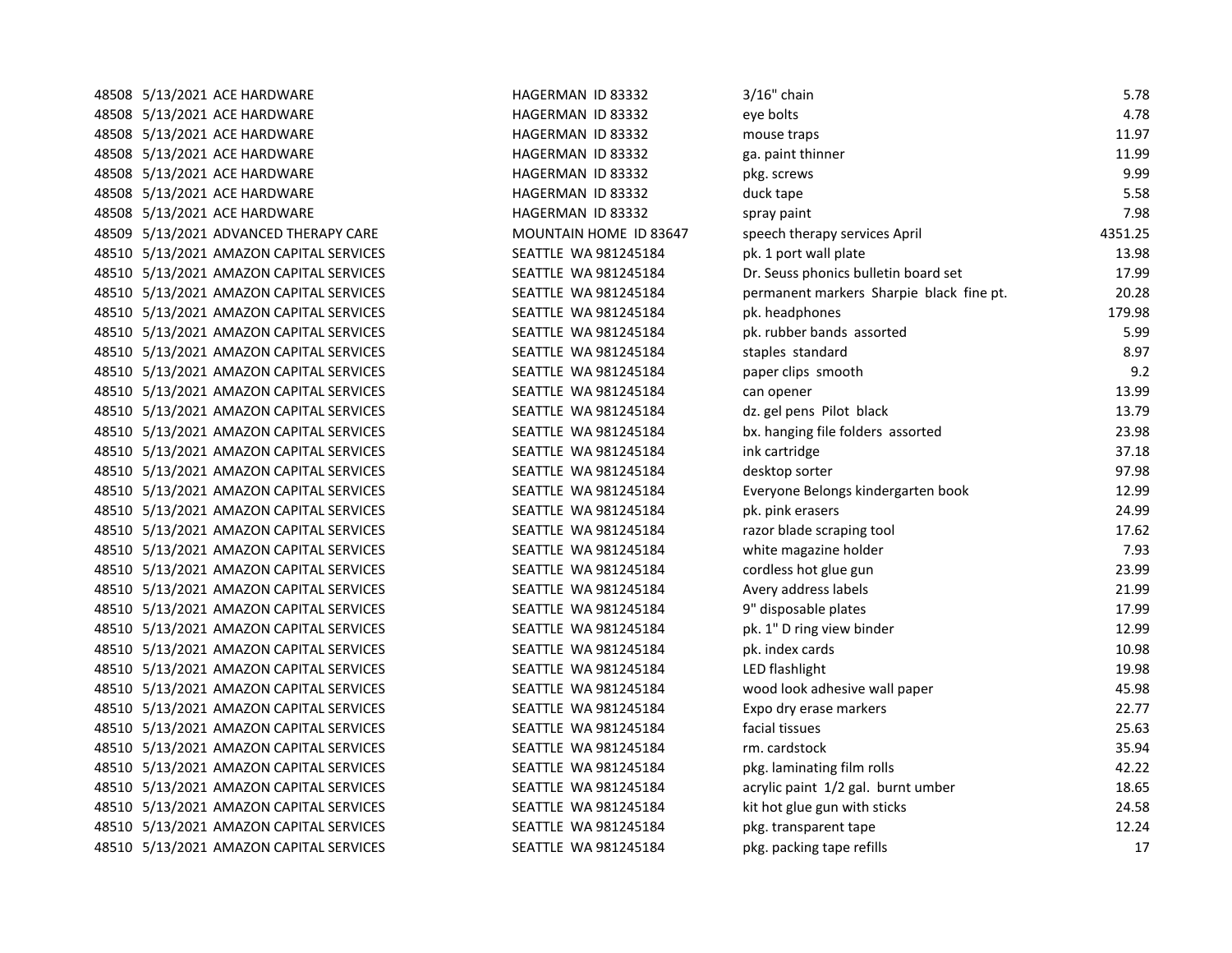48510 5/13/2021 AMAZON CAPITAL SERVICES SEATTLE WA 981245184 MOMENTO 48510 5/13/2021 AMAZON CAPITAL SERVICES SEATTLE WA 981245184 BL 48510 5/13/2021 AMAZON CAPITAL SERVICES SEATTLE WA 981245184 Heat of the Lava Dragon SEATTLE WA 981245184 48510 5/13/2021 AMAZON CAPITAL SERVICES SEATTLE WA 981245184 In 48510 5/13/2021 AMAZON CAPITAL SERVICES SEATTLE WA 981245184 G 48510 5/13/2021 AMAZON CAPITAL SERVICES SEATTLE WA 981245184 in 48510 5/13/2021 AMAZON CAPITAL SERVICES SEATTLE WA 981245184 computers to run surveillance cameras and run sur 48510 5/13/2021 AMAZON CAPITAL SERVICES SEATTLE WA 981245184 wireless keyboard wireless keyboard wird and mous 48510 5/13/2021 AMAZON CAPITAL SERVICES SEATTLE WA 981245184 pk. Cat 6 ethernet cable 63.98 48510 5/13/2021 AMAZON CAPITAL SERVICES SEATTLE WA 981245184 USB 3.0 to ethernet additional additional methori 48510 5/13/2021 AMAZON CAPITAL SERVICES SEATTLE WA 981245184 PO 48510 5/13/2021 AMAZON CAPITAL SERVICES SEATTLE WA 981245184 wird 48510 5/13/2021 AMAZON CAPITAL SERVICES SEATTLE WA 981245184 pk. USB 3.0 extension cable 17.89 48510 5/13/2021 AMAZON CAPITAL SERVICES SEATTLE WA 981245184 pk. DP to HDMI adapter 27.4 48510 5/13/2021 AMAZON CAPITAL SERVICES SEATTLE WA 981245184 pk. Cat6 patch cable 2' 79.99 48510 5/13/2021 AMAZON CAPITAL SERVICES SEATTLE WA 981245184 pl 48510 5/13/2021 AMAZON CAPITAL SERVICES SEATTLE WA 981245184 pk. USB cable extenion 10' 18.49 48510 5/13/2021 AMAZON CAPITAL SERVICES SEATTLE WA 981245184 di 48510 5/13/2021 AMAZON CAPITAL SERVICES SEATTLE WA 981245184 U 48510 5/13/2021 AMAZON CAPITAL SERVICES SEATTLE WA 981245184 existe and sensor 3 48510 5/13/2021 AMAZON CAPITAL SERVICES SEATTLE WA 981245184 pl 48510 5/13/2021 AMAZON CAPITAL SERVICES SEATTLE WA 981245184 D 48510 5/13/2021 AMAZON CAPITAL SERVICES SEATTLE WA 981245184 pl. 48510 5/13/2021 AMAZON CAPITAL SERVICES SEATTLE WA 981245184 pl. pk 48510 5/13/2021 AMAZON CAPITAL SERVICES SEATTLE WA 981245184 pk. HDMI keystone jack 29.52 48510 5/13/2021 AMAZON CAPITAL SERVICES SEATTLE WA 981245184 metal wood oscillating blades 23.98 48510 5/13/2021 AMAZON CAPITAL SERVICES SEATTLE WA 981245184 Ke 48510 5/13/2021 AMAZON CAPITAL SERVICES SEATTLE WA 981245184 sa 48510 5/13/2021 AMAZON CAPITAL SERVICES SEATTLE WA 981245184 co 48510 5/13/2021 AMAZON CAPITAL SERVICES SEATTLE WA 981245184 di 48511 5/13/2021 C8 TRANSPORTATION LLC HAGERMAN ID 83332 JH track & soccer 1008.96 48511 5/13/2021 C8 TRANSPORTATION LLC 
HAGERMAN ID 83332

route many the manufacture miles in the miles of the miles in the miles of the miles of the miles in the miles of the miles of the miles of the miles of the miles o 48511 5/13/2021 C8 TRANSPORTATION LLC HAGERMAN ID 83332 enrichment miles 299.84 48511 5/13/2021 C8 TRANSPORTATION LLC **HAGERMAN ID 83332** hi 48512 5/13/2021 CALL AUTOMOTIVE **AUTOMOTIVE REPAIR IN FORMAN ID 83332** represents 674.866 48513 5/13/2021 CHAPPEL'S MARKET **HAGERMAN ID 83332** fo 48513 5/13/2021 CHAPPEL'S MARKET HAGERMAN ID 83332 for career for career for career for career for career for c 48513 5/13/2021 CHAPPEL'S MARKET HAGERMAN ID 83332 food for ARTEC 3.58 48513 5/13/2021 CHAPPEL'S MARKET **ARTEC 61.25 Food for ARTEC 61.25 Food for ARTEC 61.25** fo

| Aomentous Events in the Life of a Cactus     | 7.95    |
|----------------------------------------------|---------|
| lades of Freedom                             | 11.96   |
| leat of the Lava Dragon                      | 5.99    |
| nvestiGators: Off the Hook                   | 8.48    |
| <b>ED Test Prep Plus 2020</b>                | 152.76  |
| nternal hard drives for surveillance cameras | 412.94  |
| omputers to run surveillance cameras         | 2118    |
| vireless keyboard & mouse combo              | 204.52  |
| k. Cat 6 ethernet cable                      | 63.98   |
| ISB 3.0 to ethernet adapter                  | 79.95   |
| oE switch                                    | 119.98  |
| vireless adapter for smart TV                | 83.98   |
| k. USB 3.0 extension cable                   | 17.89   |
| k. DP to HDMI adapter                        | 27.4    |
| k. Cat6 patch cable 2'                       | 79.99   |
| k. displayport to HDMI cable                 | 51.96   |
| k. USB cable extenion 10'                    | 18.49   |
| iscount                                      | $-0.8$  |
| <b>ISB charger adapter</b>                   | 363.72  |
| xit motion sensor                            | 39.99   |
| k. 2-port wall plate keystone jack           | 27.96   |
| ewalt 20VxR oscillating multi-tool           | 99      |
| k. 6.0Ah DCB205 battery                      | 56.49   |
| k. rj45 keystone jack                        | 29.69   |
| k. HDMI keystone jack                        | 29.52   |
| netal wood oscillating blades                | 23.98   |
| eystone surface mount box                    | 103.92  |
| awzall blades                                | 23.77   |
| ord raceaway cord concealer                  | 54.95   |
| iscount                                      | $-3$    |
| H track & soccer                             | 1008.96 |
| oute miles                                   | 11776.5 |
| nrichment miles                              | 299.84  |
| igh school track                             | 922.82  |
| epair of van for activity trips              | 674.86  |
| ood for cafeteria                            | 10.41   |
| ood for cafeteria                            | 25.41   |
| ood for ARTEC                                | 3.58    |
| ood for ARTEC                                | 61.25   |
|                                              |         |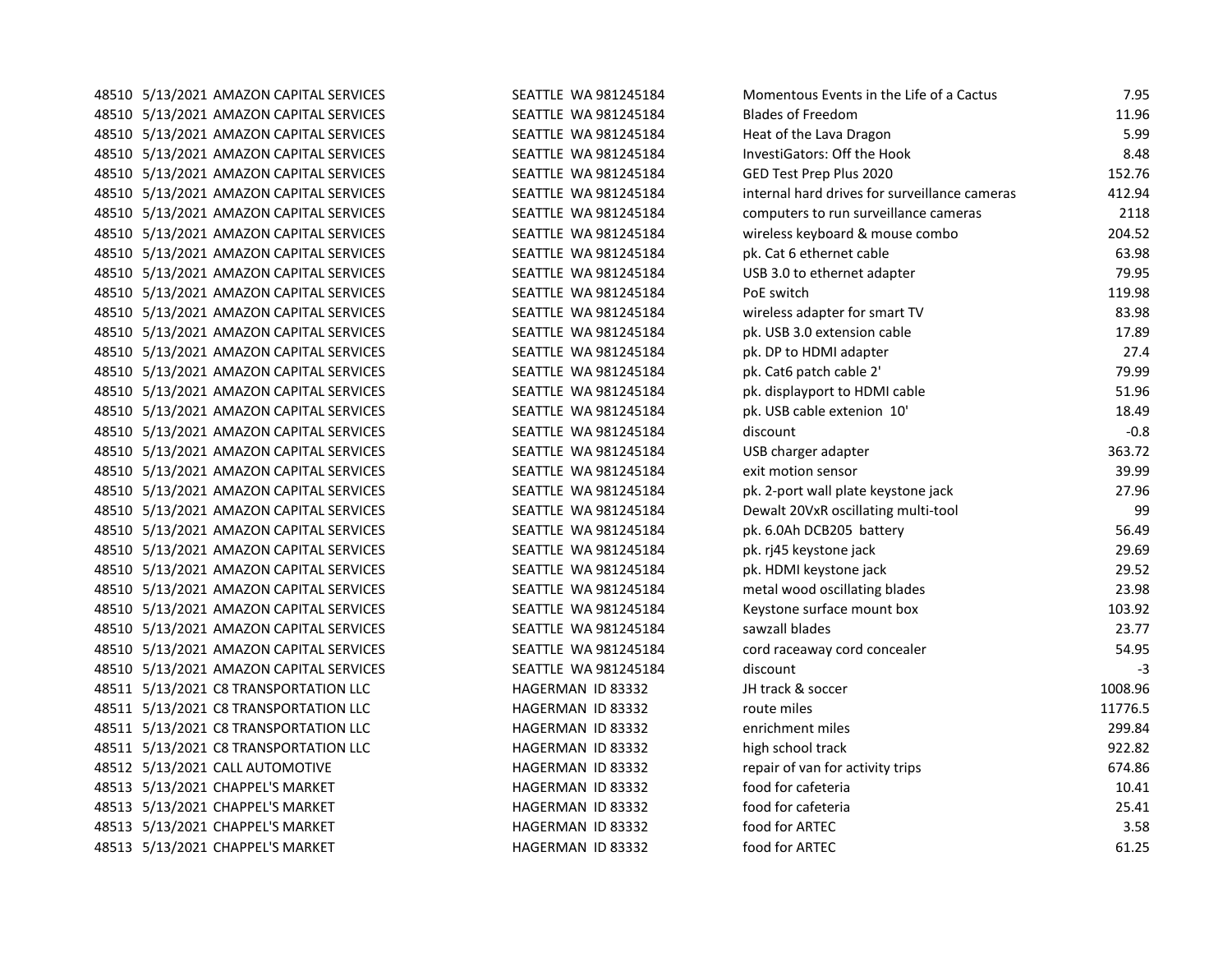| 48513 5/13/2021 CHAPPEL'S MARKET  | HAGERMAN ID 83332 | food for ARTEC             | 28.16  |
|-----------------------------------|-------------------|----------------------------|--------|
| 48513 5/13/2021 CHAPPEL'S MARKET  | HAGERMAN ID 83332 | food for ARTEC             | 11.37  |
| 48513 5/13/2021 CHAPPEL'S MARKET  | HAGERMAN ID 83332 | food for ARTEC             | 51.69  |
| 48513 5/13/2021 CHAPPEL'S MARKET  | HAGERMAN ID 83332 | food for ARTEC             | 9.46   |
| 48513 5/13/2021 CHAPPEL'S MARKET  | HAGERMAN ID 83332 | food for ARTEC             | 32.94  |
| 48513 5/13/2021 CHAPPEL'S MARKET  | HAGERMAN ID 83332 | food for ARTEC             | 12.53  |
| 48513 5/13/2021 CHAPPEL'S MARKET  | HAGERMAN ID 83332 | food for ARTEC             | 74.1   |
| 48513 5/13/2021 CHAPPEL'S MARKET  | HAGERMAN ID 83332 | food for ARTEC             | 41.92  |
| 48513 5/13/2021 CHAPPEL'S MARKET  | HAGERMAN ID 83332 | food for ARTEC             | 14.97  |
| 48513 5/13/2021 CHAPPEL'S MARKET  | HAGERMAN ID 83332 | food for ARTEC             | 18.78  |
| 48513 5/13/2021 CHAPPEL'S MARKET  | HAGERMAN ID 83332 | food for life skills class | 13.29  |
| 48513 5/13/2021 CHAPPEL'S MARKET  | HAGERMAN ID 83332 | food for life skills class | 10.95  |
| 48513 5/13/2021 CHAPPEL'S MARKET  | HAGERMAN ID 83332 | food for cafeteria         | 24.43  |
| 48513 5/13/2021 CHAPPEL'S MARKET  | HAGERMAN ID 83332 | food for ARTEC             | 49.06  |
| 48513 5/13/2021 CHAPPEL'S MARKET  | HAGERMAN ID 83332 | food for life skills class | 11.97  |
| 48513 5/13/2021 CHAPPEL'S MARKET  | HAGERMAN ID 83332 | food for ARTEC             | 5.67   |
| 48513 5/13/2021 CHAPPEL'S MARKET  | HAGERMAN ID 83332 | food for life skills class | 6.46   |
| 48513 5/13/2021 CHAPPEL'S MARKET  | HAGERMAN ID 83332 | food for ARTEC             | 5.94   |
| 48513 5/13/2021 CHAPPEL'S MARKET  | HAGERMAN ID 83332 | food for ARTEC             | 4.38   |
| 48513 5/13/2021 CHAPPEL'S MARKET  | HAGERMAN ID 83332 | food for ARTEC             | 35.51  |
| 48513 5/13/2021 CHAPPEL'S MARKET  | HAGERMAN ID 83332 | food for ARTEC             | 5.67   |
| 48513 5/13/2021 CHAPPEL'S MARKET  | HAGERMAN ID 83332 | food for ARTEC             | 7.38   |
| 48513 5/13/2021 CHAPPEL'S MARKET  | HAGERMAN ID 83332 | food for ARTEC             | 13.16  |
| 48513 5/13/2021 CHAPPEL'S MARKET  | HAGERMAN ID 83332 | food for ARTEC             | 22.16  |
| 48513 5/13/2021 CHAPPEL'S MARKET  | HAGERMAN ID 83332 | food for ARTEC             | 8.67   |
| 48513 5/13/2021 CHAPPEL'S MARKET  | HAGERMAN ID 83332 | food for ARTEC             | 61.58  |
| 48513 5/13/2021 CHAPPEL'S MARKET  | HAGERMAN ID 83332 | food for ARTEC             | 21.26  |
| 48513 5/13/2021 CHAPPEL'S MARKET  | HAGERMAN ID 83332 | food for ARTEC             | 33.16  |
| 48513 5/13/2021 CHAPPEL'S MARKET  | HAGERMAN ID 83332 | food for ARTEC             | 8.58   |
| 48513 5/13/2021 CHAPPEL'S MARKET  | HAGERMAN ID 83332 | food for ARTEC             | 77.92  |
| 48513 5/13/2021 CHAPPEL'S MARKET  | HAGERMAN ID 83332 | food for ARTEC             | 4.49   |
| 48514 5/13/2021 CHARLIE'S PRODUCE | SEATTLE WA 98124  | produce for FFVP           | 317.8  |
| 48514 5/13/2021 CHARLIE'S PRODUCE | SEATTLE WA 98124  | produce for FFVP           | 247.5  |
| 48514 5/13/2021 CHARLIE'S PRODUCE | SEATTLE WA 98124  | food for cafeteria         | 79.85  |
| 48514 5/13/2021 CHARLIE'S PRODUCE | SEATTLE WA 98124  | food for cafeteria         | 2.25   |
| 48514 5/13/2021 CHARLIE'S PRODUCE | SEATTLE WA 98124  | food for cafeteria         | 93.75  |
| 48514 5/13/2021 CHARLIE'S PRODUCE | SEATTLE WA 98124  | produce for FFVP           | 240.1  |
| 48515 5/13/2021 CITY OF HAGERMAN  | HAGERMAN ID 83332 | water/sewer old gym        | 151.36 |
| 48515 5/13/2021 CITY OF HAGERMAN  | HAGERMAN ID 83332 | water/sewer ag building    | 166.54 |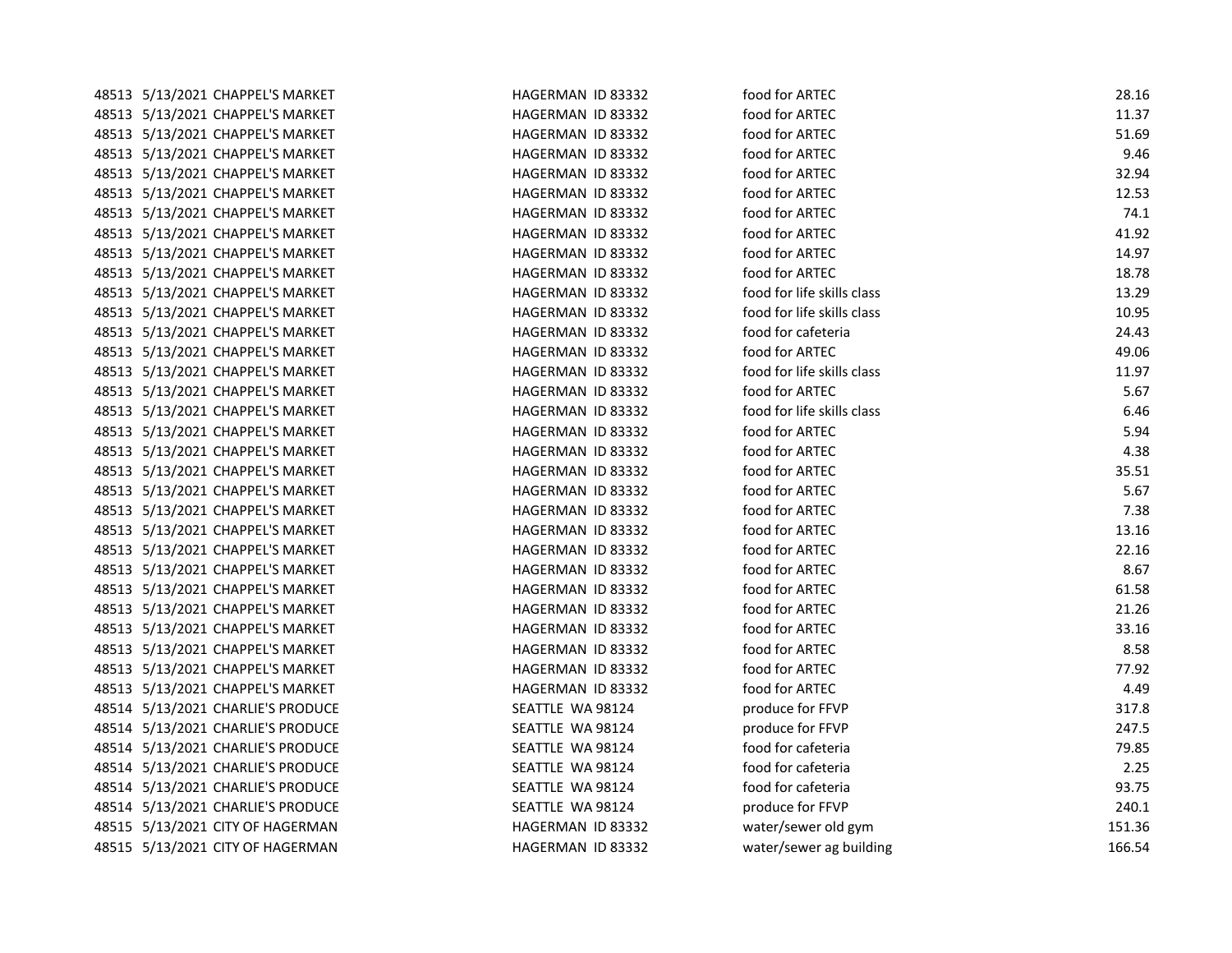48515 5/13/2021 CITY OF HAGERMAN HAGERMAN HAGERMAN ID 83332 ww 48515 5/13/2021 CITY OF HAGERMAN HAGERMAN HAGERMAN ID 83332 w 48516 5/13/2021 COGNIA INC. ATLANTA GA 30374-6805 high school accredit accredit fee 1200 high school accredit 48517 5/13/2021 Cornell Jenn Nampa ID 83687 G 48518 5/13/2021 DAVID STANDLEY Ph.D. CARMEL CA 93921 psychology and psychology psychology psychology and psych 48519 5/13/2021 de Jong Deb Nampa ID 83686 Grading 30021 de Jong Deb 48520 5/13/2021 DELTA FIRE SYSTEMS INC MERRIS MORTIDIAN ID 83642 repressor 1120 48521 5/13/2021 DEMCO MADISON WI 53708-8048 bookmarks 28.47 48521 5/13/2021 DEMCO and protectors color-tinted 13.18520 MADISON WI 53708-8048 48521 5/13/2021 DEMCO and protectors color-tinted 26.5708-8048 label protectors color-tinted 26.5666 label pro 48521 5/13/2021 DEMCO MADISON WI 53708-8048 bookmarks 15.18 48521 5/13/2021 DEMCO **MADISON WI 53708-8048** pk. 100 book jackets 9x19 26.877 book jackets 9x19 26.877 book ja 48521 5/13/2021 DEMCO MADISON WI 53708-8048 pk. 50 book jackets 12x24 18.03 48521 5/13/2021 DEMCO MADISON WI 53708-8048 pk. 100 book jackets 14x28 22.87 48521 5/13/2021 DEMCO MADISON WI 53708-8048 shipping 15.12 48522 5/13/2021 Diaz Irlanda bliss ID 83314 translating services 35-13 translating services 35-13 translating t 48523 5/13/2021 Elevation Electric add outlet in the Wendell ID 83355. 48524 5/13/2021 Express Service 208 Jerome ID 83338 TX 48524 5/13/2021 Express Service 208 Jerome ID 83338 TX 48524 5/13/2021 Express Service 208 Jerome ID 83338 SW 48524 5/13/2021 Express Service 208 Jerome ID 83338 TX 48524 5/13/2021 Express Service 208 Jerome ID 83338 TX 48525 5/13/2021 FRANZ FAMILY BAKERIES LOS ANGELES CA 90074-2654 food for cafeteria 100.5 48525 5/13/2021 FRANZ FAMILY BAKERIES LOS ANGELES CA 90074-2654 food for cafeteria 55.55 48525 5/13/2021 FRANZ FAMILY BAKERIES LOS ANGELES CA 90074-2654 fo 48525 5/13/2021 FRANZ FAMILY BAKERIES LOS ANGELES CA 90074-2654 fo 48526 5/13/2021 Gonzalez Alex **Hagerman ID 83332** translation services 120 translation services 120 translation se 48527 5/13/2021 GoodSource Solutions **Emmett ID 83617** for career for career and for career and for career and fo 48527 5/13/2021 GoodSource Solutions **Emmett ID 83617** for career for career and for career and for career and fo 48527 5/13/2021 GoodSource Solutions **Emmett ID 83617** return item -84.364.364.364.364.364.364.364.36 48527 5/13/2021 GoodSource Solutions **Emmett ID 83617** fo 48527 5/13/2021 GoodSource Solutions **Emmett ID 83617** for career for career for career and for career and for ca 48528 5/13/2021 ID DIV OF VOC REHAB BOISE ID 83720-0096 school 48529 5/13/2021 IDAHO POWER COMPANY BOISE ID 83721-0030 high school 1080.467 48529 5/13/2021 IDAHO POWER COMPANY BOISE ID 83721-0030 ag shop 352.92 48529 5/13/2021 IDAHO POWER COMPANY BOISE ID 83721-0030 elementary school 1969.32 48529 5/13/2021 IDAHO POWER COMPANY BOISE ID 83721-0030 outside the state of 48529 5/13/2021 IDAHO POWER COMPANY BOISE ID 83721-0030 irrigation pump 10.3221-0030 48529 5/13/2021 IDAHO POWER COMPANY BOISE ID 83721-0030 old gym 321.68

| ater/sewer high school           | 156.5    |
|----------------------------------|----------|
| ater/sewer elementary            | 161.04   |
| igh school accreditation fee     | 1200     |
| rading & Assessment PD           | 300      |
| sych services April              | 2328.12  |
| rading & Assessment PD           | 300      |
| epairs to fire system compressor | 1120     |
| ookmarks                         | 28.47    |
| bel protectors color-tinted      | 13.18    |
| bel protectors color-tinted      | 26.56    |
| ookmarks                         | 15.18    |
| k. 100 book jackets 9x19         | 26.87    |
| k. 50 book jackets 12x24         | 18.03    |
| k. 100 book jackets 14x28        | 22.87    |
| hipping                          | 15.12    |
| anslating services               | 35       |
| dd outlet in kitchen for fryer   | 355.2    |
| XN 5201 gloves M                 | 169.9    |
| XN 5201 gloves SM                | 169.9    |
| W/202K 12" film                  | 15.9     |
| XN 5201 gloves L                 | 169.9    |
| XN 5201 gloves XL                | 169.9    |
| ood for cafeteria                | 100.5    |
| ood for cafeteria                | 55.55    |
| ood for cafeteria                | 29.75    |
| ood for cafeteria                | 25.8     |
| anslating services               | 120      |
| ood for cafeteria                | 45.76    |
| ood for cafeteria                | 71.36    |
| eturn item                       | $-84.36$ |
| ood for cafeteria                | 2915.98  |
| ood for cafeteria                | 569.2    |
| chool/work transition fee        | 426      |
| igh school                       | 1080.46  |
| g shop                           | 352.92   |
| lementary school                 | 1969.32  |
| utside lighting                  | 57.58    |
| rigation pump                    | 10.32    |
| ld gym                           | 321.68   |
|                                  |          |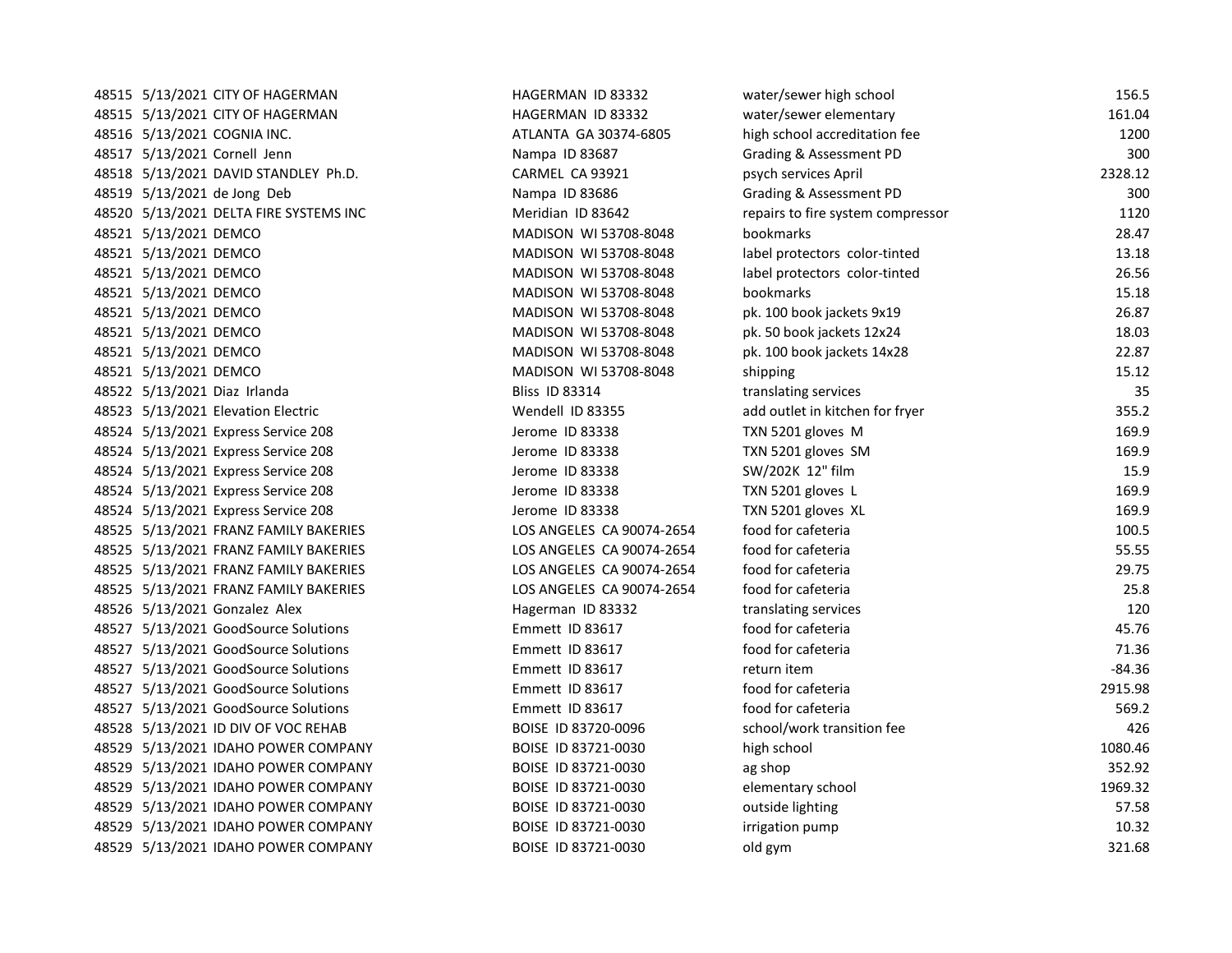48529 5/13/2021 IDAHO POWER COMPANY BOISE ID 83721-0030 60 48530 5/13/2021 IDAHO SCHOOL NUTRITION ASSN Boise ID 83716 registration for conference 400 48531 5/13/2021 IDHW Boise ID 83720-0036 Medicaid match 2500 48532 5/13/2021 INTEGRATED TECHNOLOGIES TWIN FALLS ID 83303-1843 comprehensive maintenance and school 217.87.8 48532 5/13/2021 INTEGRATED TECHNOLOGIES TWIN FALLS ID 83303-1843 comprehensive maintenance of 48532 5/13/2021 INTEGRATED TECHNOLOGIES TWIN FALLS ID 83303-1843 co 48533 5/13/2021 J & C Towing Inc. Twin Falls ID 83301 to bus 462.53 towards to bus 462.53 to bus 462.55 to bus 46 48534 5/13/2021 KIRT L. MARTIN NEWSLAU HAGERMAN ID 83332 supplies for ARTEC 32.044 Supplies for ARTEC 32.044 S 48535 5/13/2021 Lierman Cheyanna Gooding ID 83330 OT Services April 48535 O 48536 5/13/2021 Magnatag Inc. 1988 1989 Macedon NY 14502 Shipping 142.733 Shipping 142.733 Shipping 142.733 Sh 48536 5/13/2021 Magnatag Inc. Macedon NY 14502 MX134802 MX 48537 5/13/2021 Meadow Gold Dairy ATLANTA GA 30374-6496 dairy products for care care cafety for care care cafe 48537 5/13/2021 Meadow Gold Dairy **ATLANTA GA 30374-6496** dairy products for care care cafety for care cafety 48537 5/13/2021 Meadow Gold Dairy ATLANTA GA 30374-6496 dairy products for care care cafety for care care for 48537 5/13/2021 Meadow Gold Dairy ATLANTA GA 30374-6496 dairy products for care care cafety for care care for c 48538 5/13/2021 MICRO K12 Lynwood WA 98087 HP ENDING 148538 HP Chromebook 14 AM Chromebook 14 AM Chromebook 14 48538 5/13/2021 MICRO K12 Shipping 85 Lynwood WA 98087 shipping 85 48539 5/13/2021 Moiso Aaron Nampa ID 83686 Grading Bases of Grading Assessment video 100 and 100 and 1000 and 1 48540 5/13/2021 MOUNTAIN ALARM INC OGDEN UT 84412-2487 alarm monitoring 96 48541 5/13/2021 Pro Active Behavioral Health Twin Falls ID 83301 behavioral health services 4/21 2566 and the 48541 5/13/2021 Pro Active Behavioral Health Twin Falls ID 83301 behavioral health services 4/13-15/2021 Pro 48541 5/13/2021 Pro Active Behavioral Health Twin Falls ID 83301 behavioral health services 4/19-22 48541 5/13/2021 Pro Active Behavioral Health Twin Falls ID 83301 behavioral health services 4/26-28/2021 Pro A 48541 5/13/2021 Pro Active Behavioral Health Twin Falls ID 83301 behavioral health services 4/5-8/2021 976-8. 48542 5/13/2021 Rinard Media Twin Twin Falls ID 83301 website hosting 7000 website hosting 7000 website hosting 7000 w 48543 5/13/2021 SHAMROCK FOODS SEATTLE WA 98124-1846 bx. paper bags 12.02 48543 5/13/2021 SHAMROCK FOODS SEATTLE WA 98124-1846 cut 48543 5/13/2021 SHAMROCK FOODS SEATTLE WA 98124-1846 for care for care for care for care for care for care for 48543 5/13/2021 SHAMROCK FOODS SEATTLE WA 98124-1846 for care for care for care for care for care for care for 48544 5/13/2021 STEVE REGAN CO. SALT LAKE CITY UT 84130 18 48544 5/13/2021 STEVE REGAN CO. SALT LAKE CITY UT 84130 Solution and the solution of the solution of the solution of the solution of the solution of the solution of the solution of the solution of the solution of the solut 48545 5/13/2021 SYSCO Idaho Inc. Boise ID 83717-0007 food cafeteria 342.87 48545 5/13/2021 SYSCO Idaho Inc. Boise ID 83717-0007 food cafeteria 321.76 48545 5/13/2021 SYSCO Idaho Inc. Boise ID 83717-0007 portion cups and the line of the line of the line of the li 48545 5/13/2021 SYSCO Idaho Inc. https://www.marcontainers.com/ Boise ID 83717-0007 for the fo 48545 5/13/2021 SYSCO Idaho Inc. And Boise ID 83717-0007 paper to pay below the plant of plane paper transmission of plane plane plane paper transmission of plane plane plane plane plane plane plane plane plane plane plane 48545 5/13/2021 SYSCO Idaho Inc. Boise ID 83717-0007 food cafeteria 346.49 48546 5/13/2021 T-Mobile Cincinnati OH 45274-2596 with with the control of the device 4854.8 with the device 4 48547 5/13/2021 TEACHER SYNERGY LLC CHICAGO IL 60675 All about me teams and solosab 3.755 All about Me transmit

| ootball lights                                | 5.16   |
|-----------------------------------------------|--------|
| egistration for conference                    | 400    |
| ledicaid match                                | 2500   |
| opier maintenance - high school               | 217.87 |
| opier maintenance - elementary office         | 59.85  |
| opier maintenance - elementary workroom       | 444.87 |
| owing for broken travel bus                   | 462.5  |
| upplies for ARTEC                             | 32.04  |
| T services April                              | 442    |
| hipping                                       | 142.73 |
| 1X1348M master planner grid system 4x8'       | 1258   |
| airy products for cafeteria                   | 611.87 |
| airy products for cafeteria                   | 496.8  |
| airy products for cafeteria                   | 594.12 |
| airy products for cafeteria                   | 545.97 |
| P Chromebook 14"                              | 9240   |
| hipping                                       | 85     |
| rading & Assessment video                     | 100    |
| larm monitoring                               | 96     |
| ehavioral health services 4/2/21              | 256    |
| ehavioral health services 4/13-15/2021        | 712    |
| ehavioral health services 4/19-22/2021        | 1024   |
| ehavioral health services 4/26-28/2021        | 704    |
| ehavioral health services 4/5-8/2021          | 976    |
| ebsite hosting                                | 700    |
| x. paper bags                                 | 12.02  |
| utlery kit                                    | 69.36  |
| ood for cafeteria                             | 490.45 |
| ood for cafeteria                             | 403.15 |
| 801 inserts                                   | 118    |
| pil lambert                                   | 397.4  |
| ood cafeteria                                 | 342.87 |
| ood cafeteria                                 | 321.76 |
| ortion cups & lids                            | 116.13 |
| bam containers detergent                      | 145.19 |
| aper trays red plaid                          | 66.06  |
| ood cafeteria                                 | 346.49 |
| ifi hot spots & devices                       | 484.8  |
| Il about me t-shirt writing activity (Solosab | 3.75   |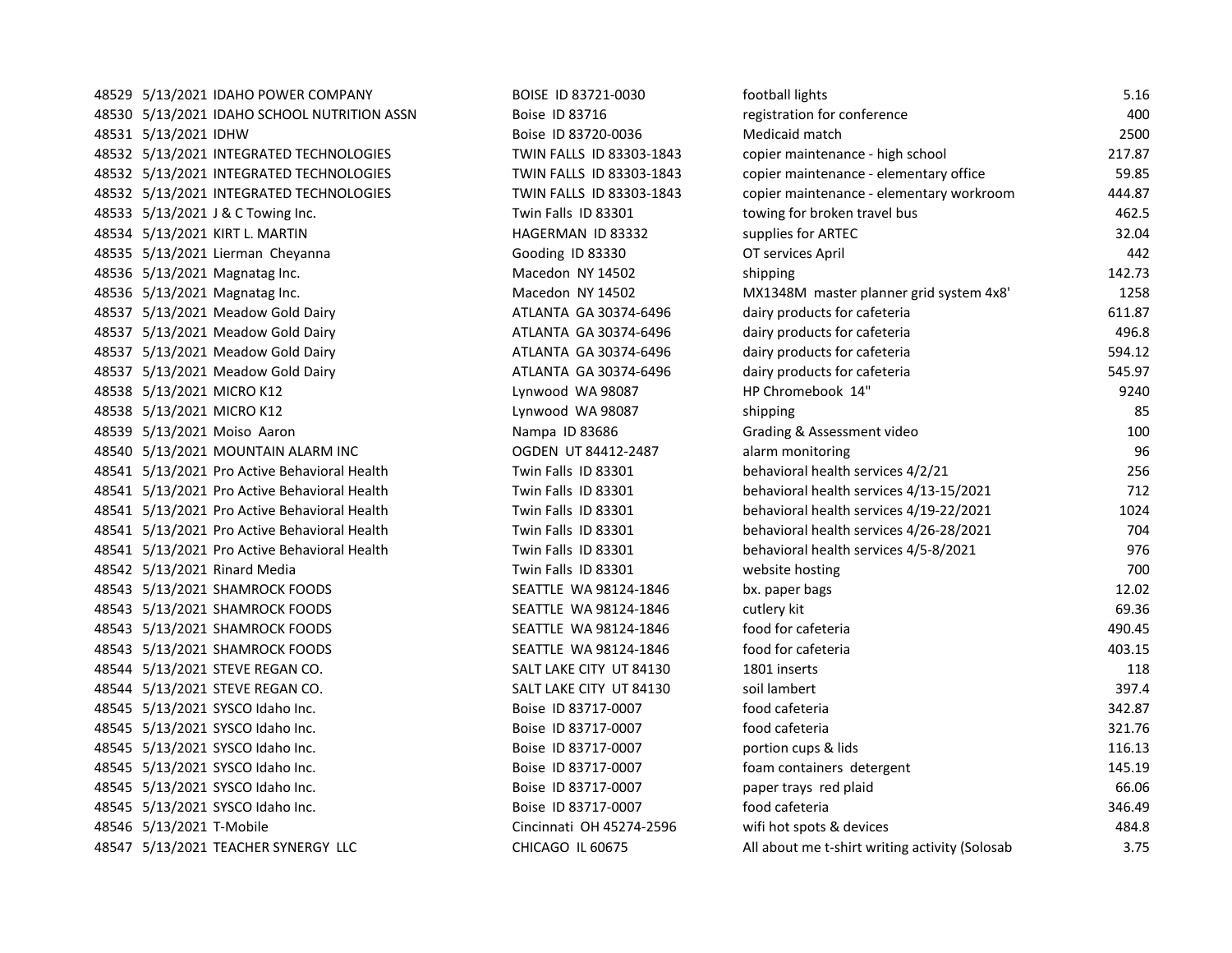| 48547 5/13/2021 TEACHER SYNERGY LLC        | CHICAGO IL 60675      | 1572314 5th Grade Math Module 3 Essential Que  | $\overline{2}$ |
|--------------------------------------------|-----------------------|------------------------------------------------|----------------|
| 48547 5/13/2021 TEACHER SYNERGY LLC        | CHICAGO IL 60675      | 1923994 5th Gr. NY Essential Questions Mod 4   | $\overline{2}$ |
| 48547 5/13/2021 TEACHER SYNERGY LLC        | CHICAGO IL 60675      | 2782904 5th Gr. NY Math Modified Assessments   | $\overline{2}$ |
| 48547 5/13/2021 TEACHER SYNERGY LLC        | CHICAGO IL 60675      | 1983210 5th Module 2 Mid Module Review NY      | $\overline{2}$ |
| 48547 5/13/2021 TEACHER SYNERGY LLC        | CHICAGO IL 60675      | 2182018 Module 2 Quizzes 5th Grade             | 3              |
| 48547 5/13/2021 TEACHER SYNERGY LLC        | CHICAGO IL 60675      | 1923979 5th Gr. NY Mid Module Review           | 2              |
| 48547 5/13/2021 TEACHER SYNERGY LLC        | CHICAGO IL 60675      | 2065052 5th Gr. NY Math Module 1 Quizzes       | 3              |
| 48547 5/13/2021 TEACHER SYNERGY LLC        | CHICAGO IL 60675      | 1656556 5th Gr. Math Module 3 Practice Work -  | 5              |
| 48547 5/13/2021 TEACHER SYNERGY LLC        | CHICAGO IL 60675      | 1483361 5th Gr. Math Module 2 Practice Work N  | 8              |
| 48547 5/13/2021 TEACHER SYNERGY LLC        | CHICAGO IL 60675      | 1957930 5th Gr. NY Math Module 1 Supplemental  | 6              |
| 48547 5/13/2021 TEACHER SYNERGY LLC        | CHICAGO IL 60675      | 1522112 5th Gr. Math Module 2 Essential Quest  | $\overline{2}$ |
| 48547 5/13/2021 TEACHER SYNERGY LLC        | CHICAGO IL 60675      | 1925186 5th Gr. NY Math Module 1 Essential Qu  | 2              |
| 48547 5/13/2021 TEACHER SYNERGY LLC        | CHICAGO IL 60675      | 510313 5th Gr. Math Editable Essential Questi  | $\overline{a}$ |
| 48547 5/13/2021 TEACHER SYNERGY LLC        | CHICAGO IL 60675      | 289962 5th Gr. Science Essential Questions     | 1.49           |
| 48547 5/13/2021 TEACHER SYNERGY LLC        | CHICAGO IL 60675      | 510253 5th Gr. Editable Essential Questions/g  | $\overline{7}$ |
| 48547 5/13/2021 TEACHER SYNERGY LLC        | CHICAGO IL 60675      | 3958167 Project Based Learning Bundle          | 12.99          |
| 48547 5/13/2021 TEACHER SYNERGY LLC        | CHICAGO IL 60675      | 3332081 Narrative Biography Expository Writ    | 29.95          |
| 48547 5/13/2021 TEACHER SYNERGY LLC        | CHICAGO IL 60675      | 276616 Common Core Standards posters           | 10             |
| 48547 5/13/2021 TEACHER SYNERGY LLC        | CHICAGO IL 60675      | 279776 5th Grade Essential Questions Common C  | $\overline{7}$ |
| 48547 5/13/2021 TEACHER SYNERGY LLC        | CHICAGO IL 60675      | processing fee                                 | 2.99           |
| 48547 5/13/2021 TEACHER SYNERGY LLC        | CHICAGO IL 60675      | The Cold War: The Entire Package (Strong)      | 18             |
| 48547 5/13/2021 TEACHER SYNERGY LLC        | CHICAGO IL 60675      | 7th grade math common core test prep (Maki)    | 26.25          |
| 48547 5/13/2021 TEACHER SYNERGY LLC        | CHICAGO IL 60675      | 8th grade math common core test prep (Maki)    | 26.25          |
| 48547 5/13/2021 TEACHER SYNERGY LLC        | CHICAGO IL 60675      | plastic soda straw build challenge (Solosabal) | 5              |
| 48547 5/13/2021 TEACHER SYNERGY LLC        | CHICAGO IL 60675      | balloon car physics project (Solosabal)        | $\overline{a}$ |
| 48547 5/13/2021 TEACHER SYNERGY LLC        | CHICAGO IL 60675      | solar system escape room (Solosabal)           | 8.4            |
| 48547 5/13/2021 TEACHER SYNERGY LLC        | CHICAGO IL 60675      | SEL journal (Solosabal)                        | 19             |
| 48547 5/13/2021 TEACHER SYNERGY LLC        | CHICAGO IL 60675      | cells escape room (Solosabal)                  | 6              |
| 48547 5/13/2021 TEACHER SYNERGY LLC        | CHICAGO IL 60675      | ecosystems escape room (Solosabal)             | 6              |
| 48547 5/13/2021 TEACHER SYNERGY LLC        | CHICAGO IL 60675      | Drama: 3 original plays (Solosabal)            | 10             |
| 48547 5/13/2021 TEACHER SYNERGY LLC        | CHICAGO IL 60675      | Drama & Fable study (Solosabal)                | 8.99           |
| 48547 5/13/2021 TEACHER SYNERGY LLC        | CHICAGO IL 60675      | 3676841 The Ultimate 5th Grade Math Bundle     | 57.5           |
| 48548 5/13/2021 Tiersma Kim                | Nampa ID 83686        | Grading & Assessment PD                        | 300            |
| 48549 5/13/2021 TREASURE VALLEY COFFEE INC | <b>BOISE ID 83713</b> | drinking water                                 | 22.5           |
| 48549 5/13/2021 TREASURE VALLEY COFFEE INC | <b>BOISE ID 83713</b> | drinking water                                 | 22.5           |
| 48550 5/13/2021 V2 Ventures LLC            | Southfield MI 48034   | broadband services                             | 174.13         |
| 48551 5/13/2021 Valley Wide Cooperative    | Nampa ID 83687        | propane for high school                        | 839.48         |
| 48551 5/13/2021 Valley Wide Cooperative    | Nampa ID 83687        | propane for high school                        | 494.09         |
| 48551 5/13/2021 Valley Wide Cooperative    | Nampa ID 83687        | propane for ag shop                            | 919.43         |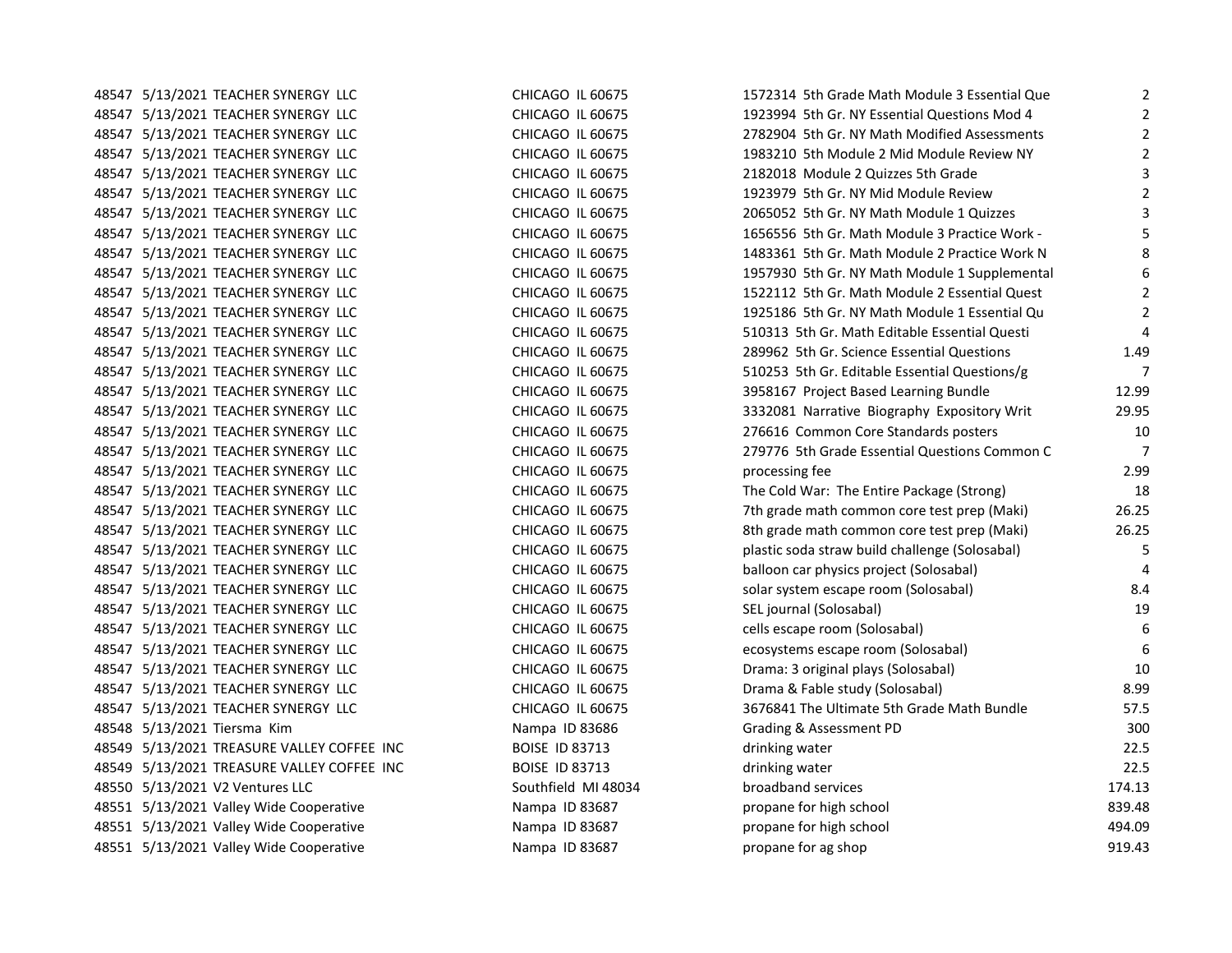48551 5/13/2021 Valley Wide Cooperative Nampa ID 83687 propane for high school 1445.15 propane for high school 1 48552 5/13/2021 WESTERN WASTE SERVICES THE SEROME ID 83338 garde pickup 325.422 garbage pickup 325.42 48553 5/13/2021 Wiles Greg Nampa ID 83686 miles travel 132.722.722.722.722.722.72 48553 5/13/2021 Wiles Greg Nampa ID 83686 Grading Bases of Grading Bases of Grading Bases of Grading B 48553 5/13/2021 Wiles Greg Nampa ID 83686 supplies for PD 33686 supplies for PD 34.5 supplies for PD 24.5 supplies for PD 24.5 supplies for PD 24.5 supplies for PD 24.5 supplies for PD 24.5 supplies for PD 24.5 supplies fo 48554 5/13/2021 ZIGGYS EXPRESS HAGERMAN BLISS ID 83314 gas for mower 25 48554 5/13/2021 ZIGGYS EXPRESS HAGERMAN BLISS ID 83314 gas for mower 22.08 48554 5/13/2021 ZIGGYS EXPRESS HAGERMAN BLISS ID 83314 gas for golf trip 110.86 48555 5/17/2021 STATE TAX COMMISSION BOISE ID 83720 48555 5/17/2021 STATE TAX COMMISSION BOISE ID 83720 sa 48579 5/17/2021 AMERICAN FIDELITY ASSURANCE **OKLAHOMA CITY OK 73126-8805** A 48579 5/17/2021 AMERICAN FIDELITY ASSURANCE **CHALLAHOMA CITY OK 73126-8805** A 48579 5/17/2021 AMERICAN FIDELITY ASSURANCE **OKLAHOMA CITY OK 73126-8805** A 48579 5/17/2021 AMERICAN FIDELITY ASSURANCE **OKLAHOMA CITY OK 73126-8805** A 48579 5/17/2021 AMERICAN FIDELITY ASSURANCE **OKLAHOMA CITY OK 73126-8805** A 48579 5/17/2021 AMERICAN FIDELITY ASSURANCE **CONTRIBERT OKLAHOMA CITY OK 73126-8805** A 48580 5/17/2021 BLUE CROSS OF IDAHO BOISE ID 83707-0948 BI 48580 5/17/2021 BLUE CROSS OF IDAHO BOISE ID 83707-0948 BI 48580 5/17/2021 BLUE CROSS OF IDAHO BOISE ID 83707-0948 BI 48580 5/17/2021 BLUE CROSS OF IDAHO BOISE ID 83707-0948 BI 48580 5/17/2021 BLUE CROSS OF IDAHO BOISE ID 83707-0948 BI 48580 5/17/2021 BLUE CROSS OF IDAHO BOISE ID 83707-0948 BI 48580 5/17/2021 BLUE CROSS OF IDAHO BOISE ID 83707-0948 BI 48580 5/17/2021 BLUE CROSS OF IDAHO BOISE ID 83707-0948 BI 48580 5/17/2021 BLUE CROSS OF IDAHO BOISE ID 83707-0948 BI 48580 5/17/2021 BLUE CROSS OF IDAHO BOISE ID 83707-0948 BI 48580 5/17/2021 BLUE CROSS OF IDAHO BOISE ID 83707-0948 BILUE CROSS OF IDAHO 48580 5/17/2021 BLUE CROSS OF IDAHO BOISE ID 83707-0948 BI 48580 5/17/2021 BLUE CROSS OF IDAHO BOISE ID 83707-0948 BI 48580 5/17/2021 BLUE CROSS OF IDAHO BOISE ID 83707-0948 BILUE CROSS OF IDAHO 48581 5/17/2021 Internal Revenue Service **IRS-Fica - 052021** III 48581 5/17/2021 Internal Revenue Service **IRS-Medicare - 052021 18.1212** IF 48581 5/17/2021 Internal Revenue Service **IRS-Fica - 052021 15.04201 15.04201 15.04201 15.04201 15.04201 15.0420** 48581 5/17/2021 Internal Revenue Service **IRS-Fica - 052021 2021 18.756 Engineer** II 48581 5/17/2021 Internal Revenue Service **IRS-Fica - 052021 328.8581 328.8581 328.8581** II 48581 5/17/2021 Internal Revenue Service **IRS-Fica - 052021 48581 5** IF 48581 5/17/2021 Internal Revenue Service **IRS-Medicare - 052021 67.642021 67.6420** IF 48581 5/17/2021 Internal Revenue Service **IRS-Medicare - 052021 56.17 Service** IR 48581 5/17/2021 Internal Revenue Service FICA - 052021 27.3882 27.3882 27.3882 27.3882 27.3882 27.38

| ropane for high school        | 1444.15 |
|-------------------------------|---------|
| arbage pickup                 | 325.42  |
| niles travel                  | 132.72  |
| Grading & Assessment PD       | 500     |
| upplies for PD                | 24.5    |
| as for mower                  | 25      |
| as for mower                  | 22.08   |
| as for golf trip              | 110.86  |
| ales tax - ASB                | 21.74   |
| ales tax - LF                 | 5.36    |
| m Fidelity - HSA Svg - 052021 | 394.05  |
| m Fidelity - HSA Svg - 052021 | 131.35  |
| m Fidelity - HSA Svg - 052021 | 39.72   |
| m Fidelity - HSA Svg - 052021 | 131.35  |
| m Fid - HSA Svgs - 052021     | 485.68  |
| m Fidelity - HSA Svg - 052021 | 131.35  |
| llue Cross - 052021           | 664.2   |
| llue Cross - 052021           | 517.73  |
| Ilue Cross - 052021           | 172.57  |
| lue Cross - 052021            | 1335.97 |
| llue Cross - HSA - 052021     | 2022    |
| llue Cross - HSA - 052021     | 558.95  |
| lue Cross - HSA - 052021      | 169.04  |
| llue Cross - HSA - 052021     | 7633.79 |
| lue Cross - HSA - 052021      | 558.95  |
| lue Cross - HSA - 052021      | 1249.25 |
| llue Cross - 052021           | 389.2   |
| llue Cross - 052021           | 26.1    |
| llue Cross-PPO - 052021       | 3752.6  |
| Ilue Cross - 052021           | 345.15  |
| RS-Fica - 052021              | 1084.21 |
| RS-Medicare - 052021          | 18.11   |
| RS-Fica - 052021              | 15.04   |
| RS-Fica - 052021              | 43.75   |
| RS-Fica - 052021              | 328.85  |
| RS-Fica - 052021              | 405.8   |
| RS-Medicare - 052021          | 67.64   |
| RS-Medicare - 052021          | 56.17   |
| ICA - 052021                  | 27.38   |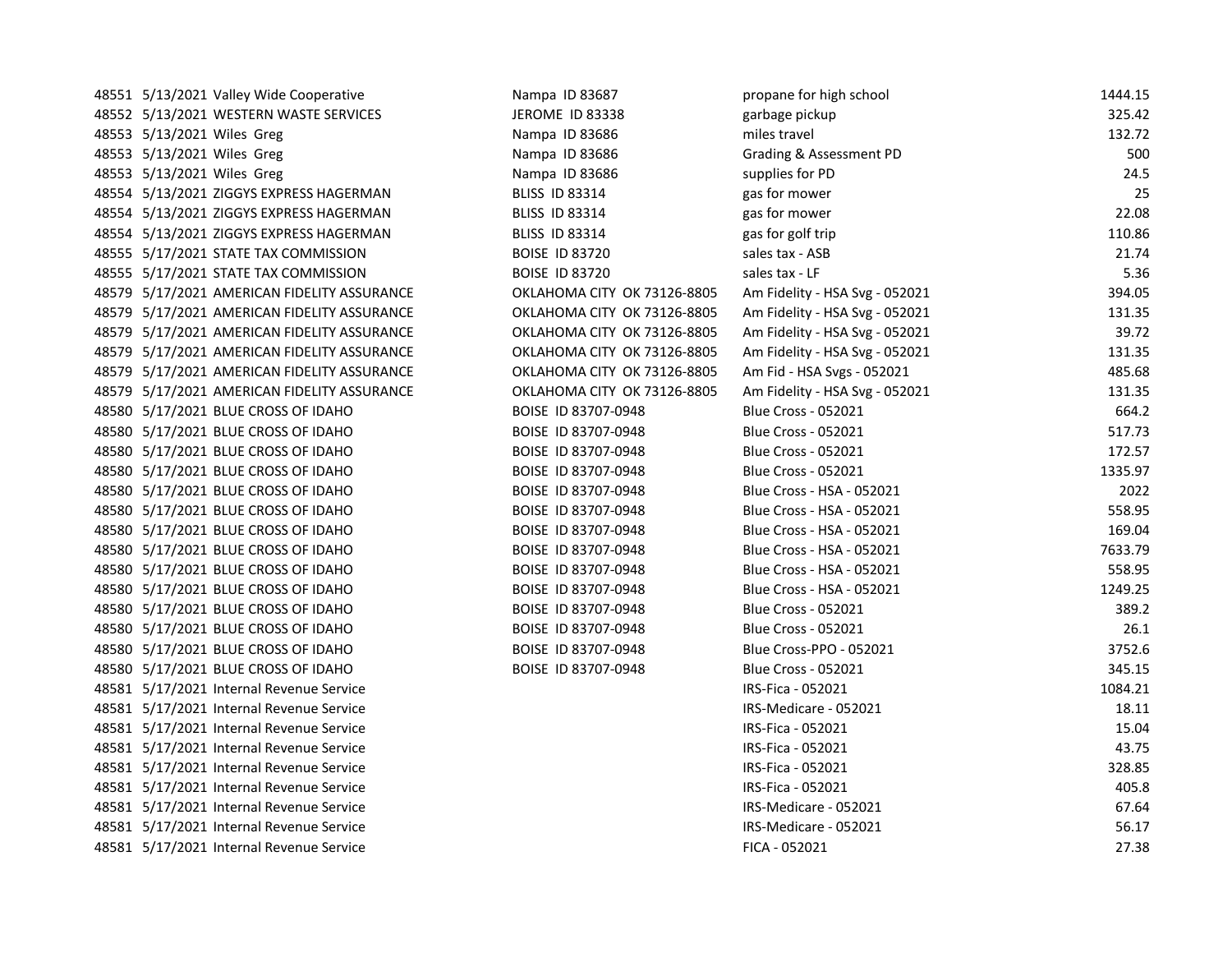| 48581 5/17/2021 Internal Revenue Service                |                     | IRS-Fica - 052021           | 215.75  |
|---------------------------------------------------------|---------------------|-----------------------------|---------|
| 48581 5/17/2021 Internal Revenue Service                |                     | IRS-Fica - 052021           | 290.58  |
| 48581 5/17/2021 Internal Revenue Service                |                     | IRS-Fica - 052021           | 329.84  |
| 48581 5/17/2021 Internal Revenue Service                |                     | IRS-Fica - 052021           | 264.62  |
| 48581 5/17/2021 Internal Revenue Service                |                     | IRS-Fica - 052021           | 331.5   |
| 48581 5/17/2021 Internal Revenue Service                |                     | IRS-Fica - 052021           | 46.63   |
| 48581 5/17/2021 Internal Revenue Service                |                     | IRS-Fica - 052021           | 334.69  |
| 48581 5/17/2021 Internal Revenue Service                |                     | IRS-Fica - 052021           | 116.55  |
| 48581 5/17/2021 Internal Revenue Service                |                     | IRS - Fica - 052021         | 57.63   |
| 48581 5/17/2021 Internal Revenue Service                |                     | IRS-Fica - 052021           | 142.36  |
| 48581 5/17/2021 Internal Revenue Service                |                     | IRS-Fica - 052021           | 361.89  |
| 48581 5/17/2021 Internal Revenue Service                |                     | IRS-Fica - 052021           | 627.58  |
| 48581 5/17/2021 Internal Revenue Service                |                     | IRS-Fica - 052021           | 4465.43 |
| 48581 5/17/2021 Internal Revenue Service                |                     | IRS-Fica - 052021           | 2403.24 |
| 48581 5/17/2021 Internal Revenue Service                |                     | IRS-Medicare - 052021       | 27.55   |
| 48581 5/17/2021 Internal Revenue Service                |                     | IRS-Fica - 052021           | 306.08  |
| 48581 5/17/2021 Internal Revenue Service                |                     | FICA - 052021               | 15.4    |
| 48582 5/17/2021 Public Employee Retirement System of ID | Boise ID 83720-0078 | PERSI-Retirement - 052021   | 109.45  |
| 48582 5/17/2021 Public Employee Retirement System of ID | Boise ID 83720-0078 | PERSI-Retirement - 052021   | 127.75  |
| 48582 5/17/2021 Public Employee Retirement System of ID | Boise ID 83720-0078 | PERSI-Retirement - 052021   | 119.4   |
| 48582 5/17/2021 Public Employee Retirement System of ID | Boise ID 83720-0078 | PERSI-Retirement - 052021   | 186.51  |
| 48582 5/17/2021 Public Employee Retirement System of ID | Boise ID 83720-0078 | PERSI-Retirement - 052021   | 522.38  |
| 48582 5/17/2021 Public Employee Retirement System of ID | Boise ID 83720-0078 | PERSI-Retirement - 052021   | 1908.89 |
| 48582 5/17/2021 Public Employee Retirement System of ID | Boise ID 83720-0078 | PERSI - 052021              | 43.91   |
| 48582 5/17/2021 Public Employee Retirement System of ID | Boise ID 83720-0078 | PERSI-Retirement - 052021   | 111.34  |
| 48582 5/17/2021 Public Employee Retirement System of ID | Boise ID 83720-0078 | PERSI-Retirement - 052021   | 584.45  |
| 48582 5/17/2021 Public Employee Retirement System of ID | Boise ID 83720-0078 | PERSI-Retirement - 052021   | 517.4   |
| 48582 5/17/2021 Public Employee Retirement System of ID | Boise ID 83720-0078 | PERSI-Retirement - 052021   | 418.17  |
| 48582 5/17/2021 Public Employee Retirement System of ID | Boise ID 83720-0078 | PERSI-Retirement - 052021   | 516.53  |
| 48582 5/17/2021 Public Employee Retirement System of ID | Boise ID 83720-0078 | PERSI-Retirement - 052021   | 534.24  |
| 48582 5/17/2021 Public Employee Retirement System of ID | Boise ID 83720-0078 | PERSI-Retirement - 052021   | 288.55  |
| 48582 5/17/2021 Public Employee Retirement System of ID | Boise ID 83720-0078 | PERSI-Retirement - 052021   | 633.38  |
| 48582 5/17/2021 Public Employee Retirement System of ID | Boise ID 83720-0078 | PERSI-Retirement - 052021   | 1003.75 |
| 48582 5/17/2021 Public Employee Retirement System of ID | Boise ID 83720-0078 | PERSI-Retirement - 052021   | 7140.34 |
| 48582 5/17/2021 Public Employee Retirement System of ID | Boise ID 83720-0078 | PERSI-Retirement - 052021   | 3851.2  |
| 48582 5/17/2021 Public Employee Retirement System of ID | Boise ID 83720-0078 | Persi - Retirement - 052021 | 514.13  |
| 48582 5/17/2021 Public Employee Retirement System of ID | Boise ID 83720-0078 | PERSI-Retirement - 052021   | 74.62   |
| 48582 5/17/2021 Public Employee Retirement System of ID | Boise ID 83720-0078 | PERSI-Retirement - 052021   | 483.74  |
| 48582 5/17/2021 Public Employee Retirement System of ID | Boise ID 83720-0078 | PERSI-Retirement - 052021   | 44.5    |